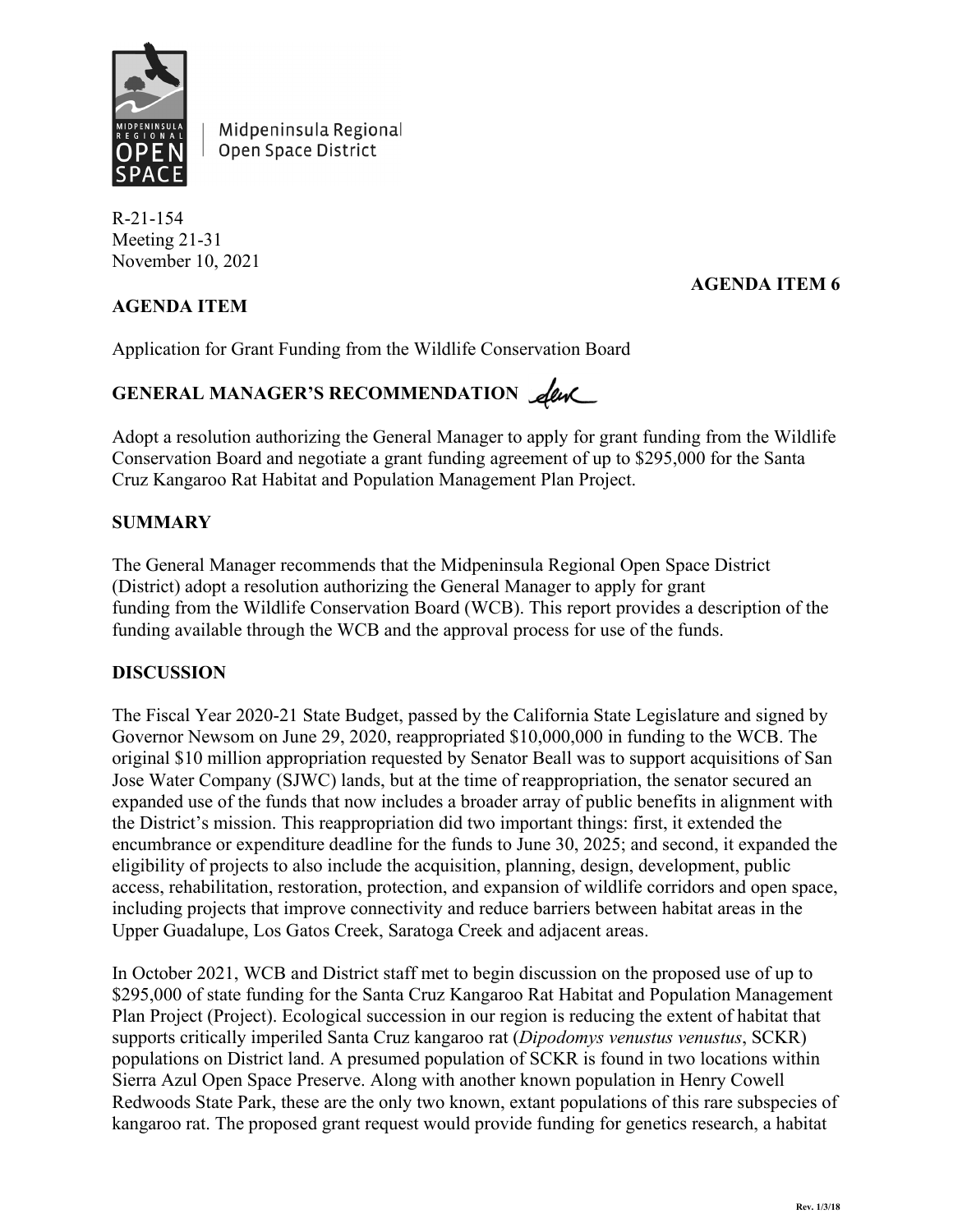assessment, and restoration efforts to support future land management actions to protect the SCKR.

The District's Natural Resources Department created a two-phased work plan for SCKR found in Sierra Azul: Phase 1 would span four years (July 2021 – June 2025) and involve researching, monitoring, and assessing populations of kangaroo rat and habitat quality to develop a habitat and population management plan (HPMP); Phase 2 would span 6 years (July 2024 – June 2030) and involve implementing the recommendations from the HPMP, including habitat enhancements and monitoring.

The proposed use of up to \$295,000 of state funding would cover Phase 1, which notably includes a genetics research component that would be led by Mark Statham from the University of California at Davis, in partnership with independent researchers Ken Hickman (independent), Tim Bean with the California Polytechnic State University, and Craig Fiehler with the California Department of Fish and Wildlife. The research is planned to focus on genetically verifying the historical occupancy of the species throughout the range of the SCKR, assess subspecies status, population substructure and genetic diversity, and genetically differentiate the three subspecies of *D. venustus* (including SCKR, big-eared kangaroo rat, and Santa Lucia kangaroo rat). The research would support the development of a range-wide monitoring plan using distribution modeling informed by sampling within high- and medium-suitability habitat, and further inform conservation management decisions and the state and federal listing status of each subspecies.

WCB confirmed the proposed grant funding item can be developed for the February 2022 WCB Board meeting for consideration and possible approval. All grant-funded work would need to be completed by March 31, 2025, in order to submit for reimbursement prior to June 30, 2025.

WCB requires a resolution from the District's Board of Directors prior to reviewing the project and potentially awarding funds at the February 2022 WCB Board meeting. The resolution (Attachment 1) authorizes the General Manager or her designee to sign the application for WCB funds and to execute a grant agreement for the funding.

## **FISCAL IMPACT**

Upon review and approval by WCB, this funding opportunity would have a positive impact of up to \$295,000. The fiscal impact for implementing Phase 2 will be determined after a habitat and population management plan is developed.

## **BOARD COMMITTEE REVIEW**

This report was not previously reviewed by a committee.

## **PUBLIC NOTICE**

Public notice was provided as required by the Brown Act.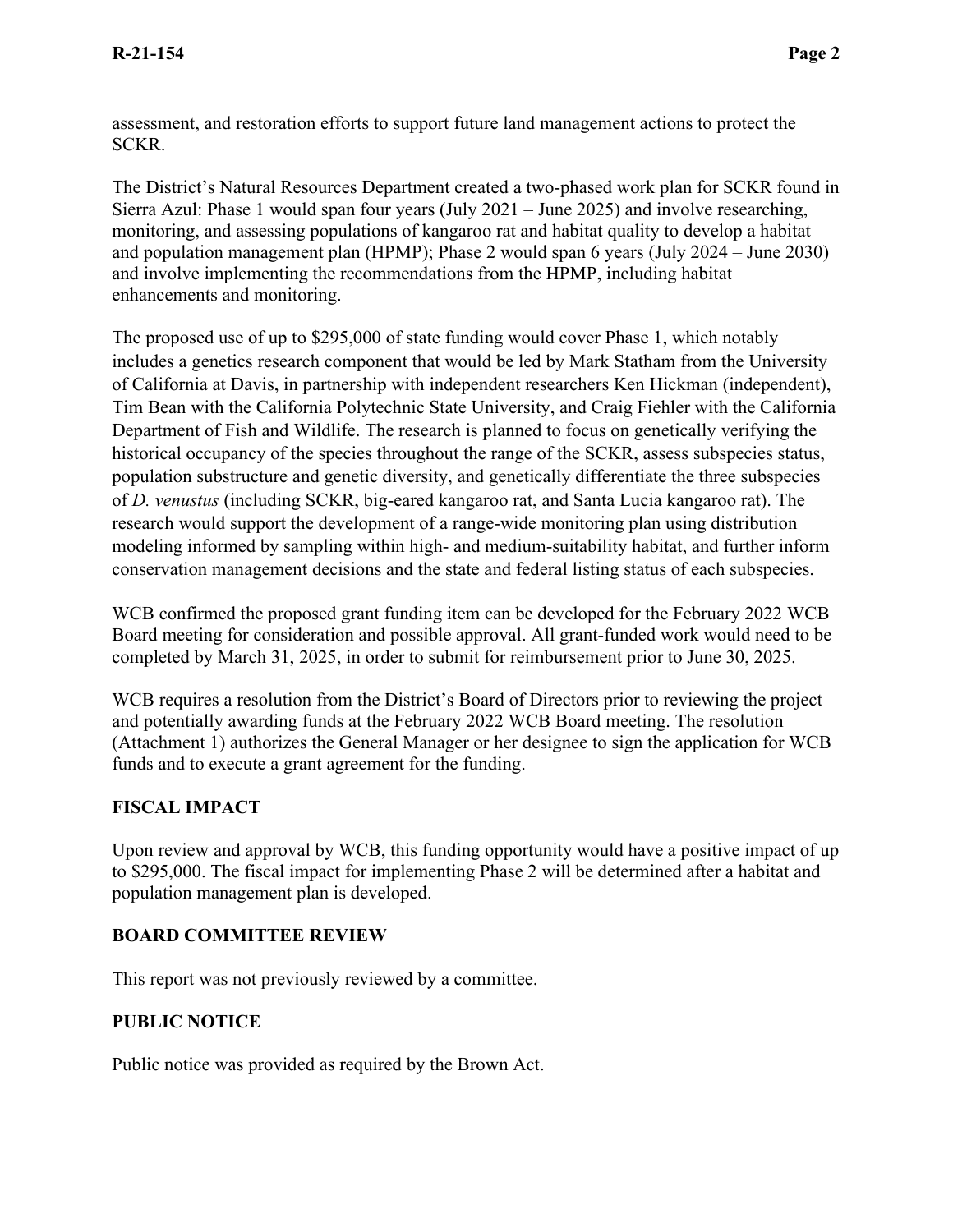## **CEQA COMPLIANCE**

Submitting grant applications to secure funding is not subject to the California Environmental Quality Act (CEQA). The WCB requires that grantees comply with CEQA and certify that the CEQA analysis for any project encompasses all aspects of the work to be completed with grant funds.

## **NEXT STEPS**

If approved by the Board, District staff would complete a WCB grant application for the Santa Cruz Kangaroo Rat Habitat and Population Management Plan and the General Manager would submit the grant application to the WCB for consideration at the February 2022 WCB Board meeting. Upon review and approval by WCB, District staff would work with WCB staff to develop a grant agreement for grant funding and the General Manager would execute the agreement.

#### Attachment

1. Resolution authorizing the General Manager to apply for Wildlife Conservation Board grant funding and negotiate a grant funding agreement.

Responsible Department Head: Stefan Jaskulak, Chief Financial Officer, Administrative Services

Prepared by: Deborah Hirst, Grants Program Manager, Administrative Services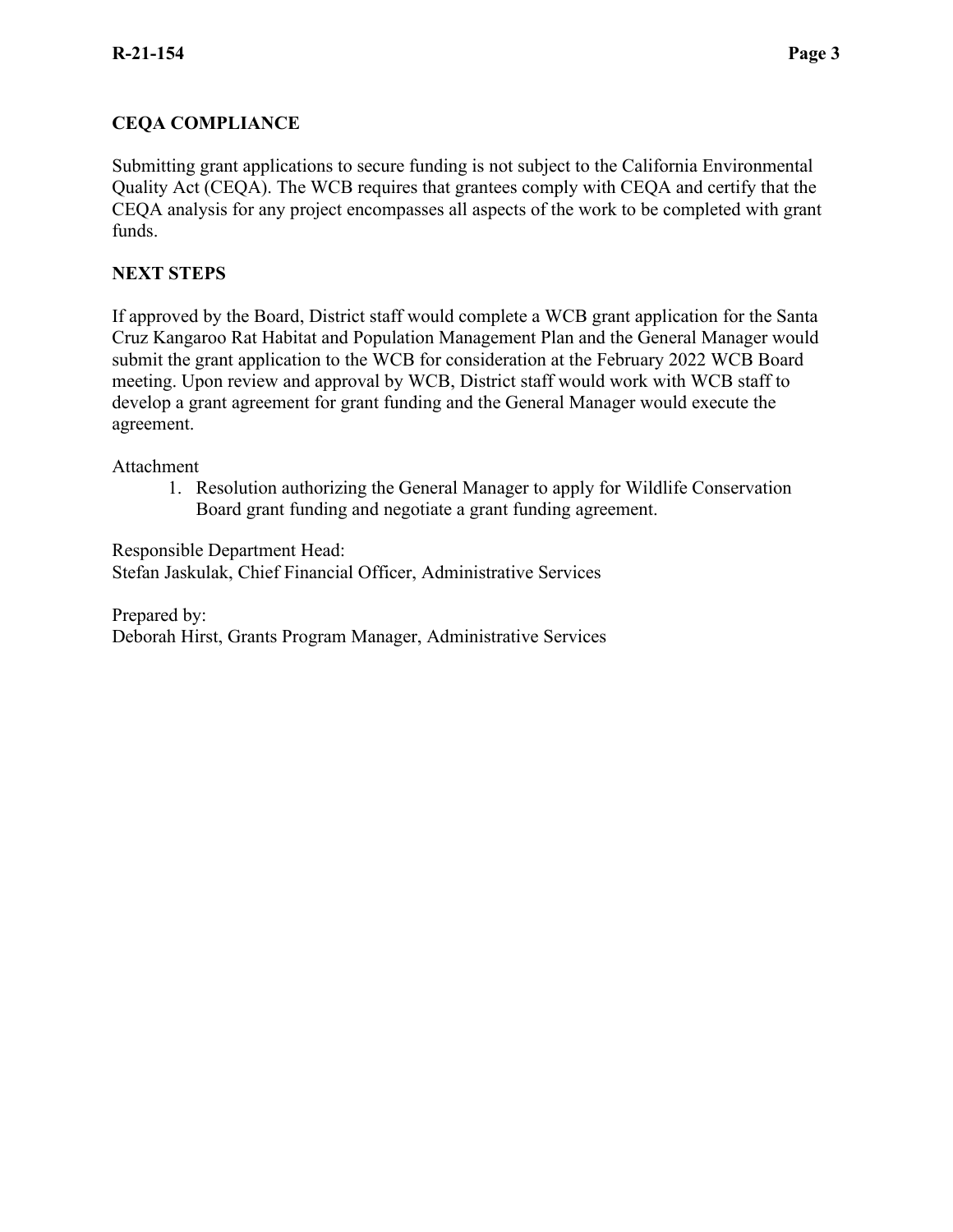### **RESOLUTION NO. 21-\_\_\_**

### **RESOLUTION OF THE BOARD OF DIRECTORS OF THE MIDPENINSULA REGIONAL OPEN SPACE DISTRICT APPROVING THE APPLICATION FOR A WILDLIFE CONSERVATION BOARD GRANT FOR THE SANTA CRUZ KANGAROO RAT HABITAT AND POPULATION MANAGEMENT PLAN PROJECT**

**WHEREAS,** funds were made available to the Wildlife Conservation Board ("WCB") for the enhancement or restoration of fish and wildlife habitat and for the development of public access facilities for hunting, fishing or other wildlife-oriented recreational uses; and

**WHEREAS**, Midpeninsula Regional Open Space District ("District") intends that the Santa Cruz Kangaroo Rat Genetics and Habitat Project will complete field research, genetics work, habitat management planning and enhancement work on District land in Sierra Azul Open Space Preserve.

#### **NOW, THEREFORE, BE IT RESOLVED that the Board of Directors of the Midpeninsula Regional Open Space District hereby:**

- 1. Approves the filing of an application for funding from the WCB.
- 2. Certifies the District will comply with all federal, state and local environmental, public health, and other appropriate laws and regulations applicable to the project and will obtain or will ensure that the other project partners obtain all appropriate permits applicable to the project.
- 3. Further commits to the terms and conditions specified in the grant agreement.
- 4. Authorizes the General Manager or designee as a representative of the District to conduct negotiations, execute, submit and sign all documents including but not limited to applications, agreements, amendments, payment requests, and other documents which may be necessary to administer grant funding for the proposed project.

\* \* \* \* \* \* \* \* \* \* \* \* \* \* \* \* \* \* \*

PASSED AND ADOPTED by the Board of Directors of the Midpeninsula Regional Open Space District on  $\qquad \qquad$ , 2021, at a regular meeting thereof, by the following roll call vote:

**AYES: NOES: ABSTAIN: ABSENT:**